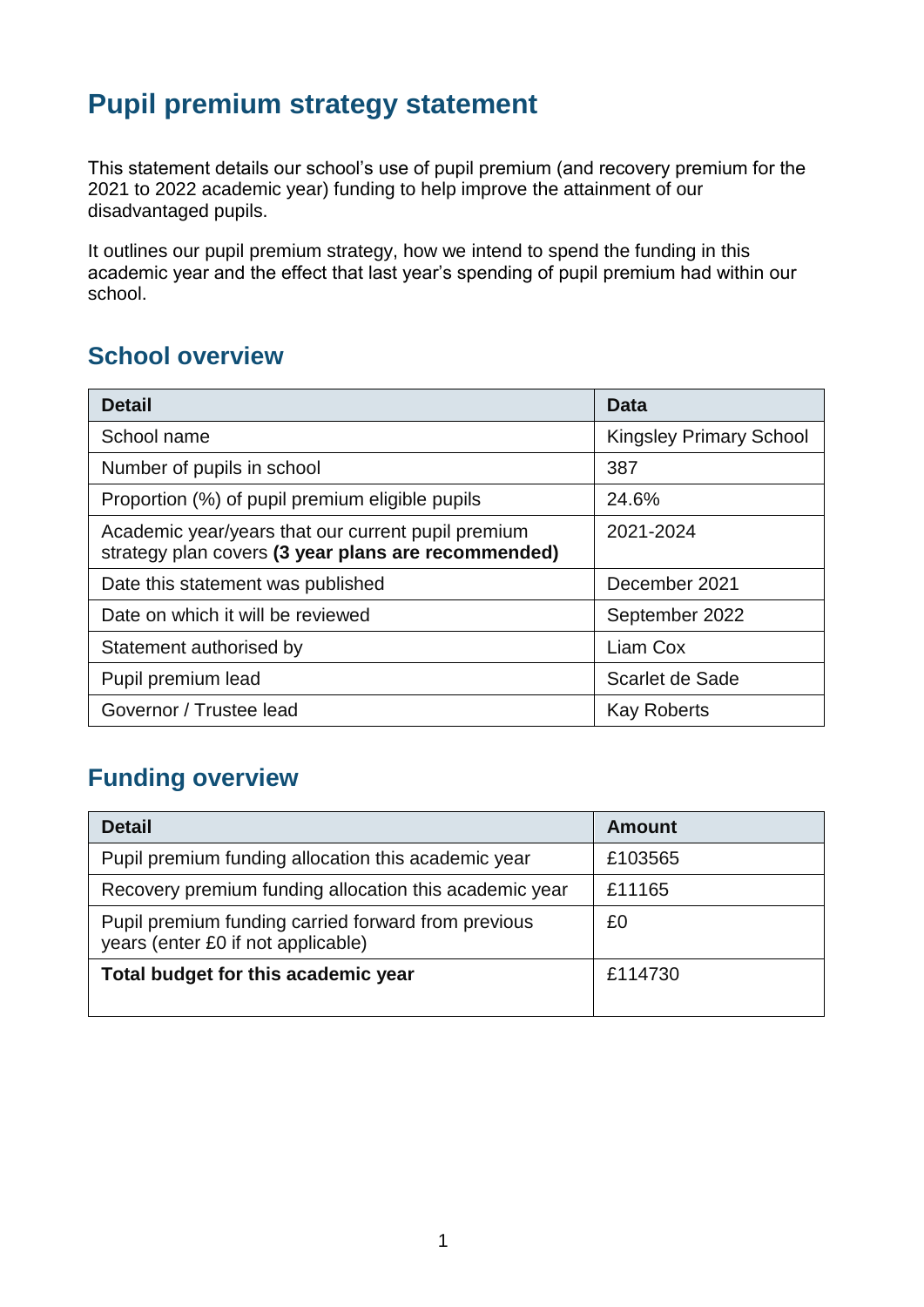# **Part A: Pupil premium strategy plan**

## **Statement of intent**

At Kingsley Primary School, we feel it is important to consider the context of the school and the challenges faced by our pupils when deciding how to use the Pupil Premium funding. The decisions will be based on research that indicates approaches enable good levels of progress for the pupils, particularly the research conducted by the Education Endowment Foundation (EEF). We have found that there are some common barriers to learning for disadvantaged children due to the situations of their families - less support at home, weak language and communication skills, lack of confidence, lack of resilience, more frequent behaviour difficulties and attendance and punctuality issues. There may also be complex family situations that prevent children from flourishing. The challenges are varied and there is no "one size fits all". It is also acknowledged that this description matches pupils who do not qualify for Pupil Premium funding, and that not all pupils who do qualify are facing these issues. It is our intention to utilise the funding in a way that enables all learners to meet their full potential.

We will ensure that all teaching staff are involved in the analysis of data and identification of pupils, so that they are fully aware of strengths and weaknesses across the school. We will endeavour to involve the staff who know the child best in the decision-making process when discussing which approaches to use in overcoming their barriers to learning.

#### **Principles**

• We ensure that teaching and learning opportunities meet the needs of all the pupils

• We ensure that appropriate provision is made for pupils who belong to vulnerable groups, this includes ensuring that the needs of socially disadvantaged pupils are adequately assessed and addressed

• In making provision for socially disadvantaged pupils, we recognise that not all pupils who receive free school meals will be socially disadvantaged

• We also recognise that not all pupils who are socially disadvantaged are registered or qualify for free school meals. The Pupil Premium funding will be used to support any pupil or groups of pupils the school has legitimately identified as being socially disadvantaged.

• Pupil premium funding will be allocated following a needs analysis which will identify priority classes, groups or individuals. Limited funding and resources mean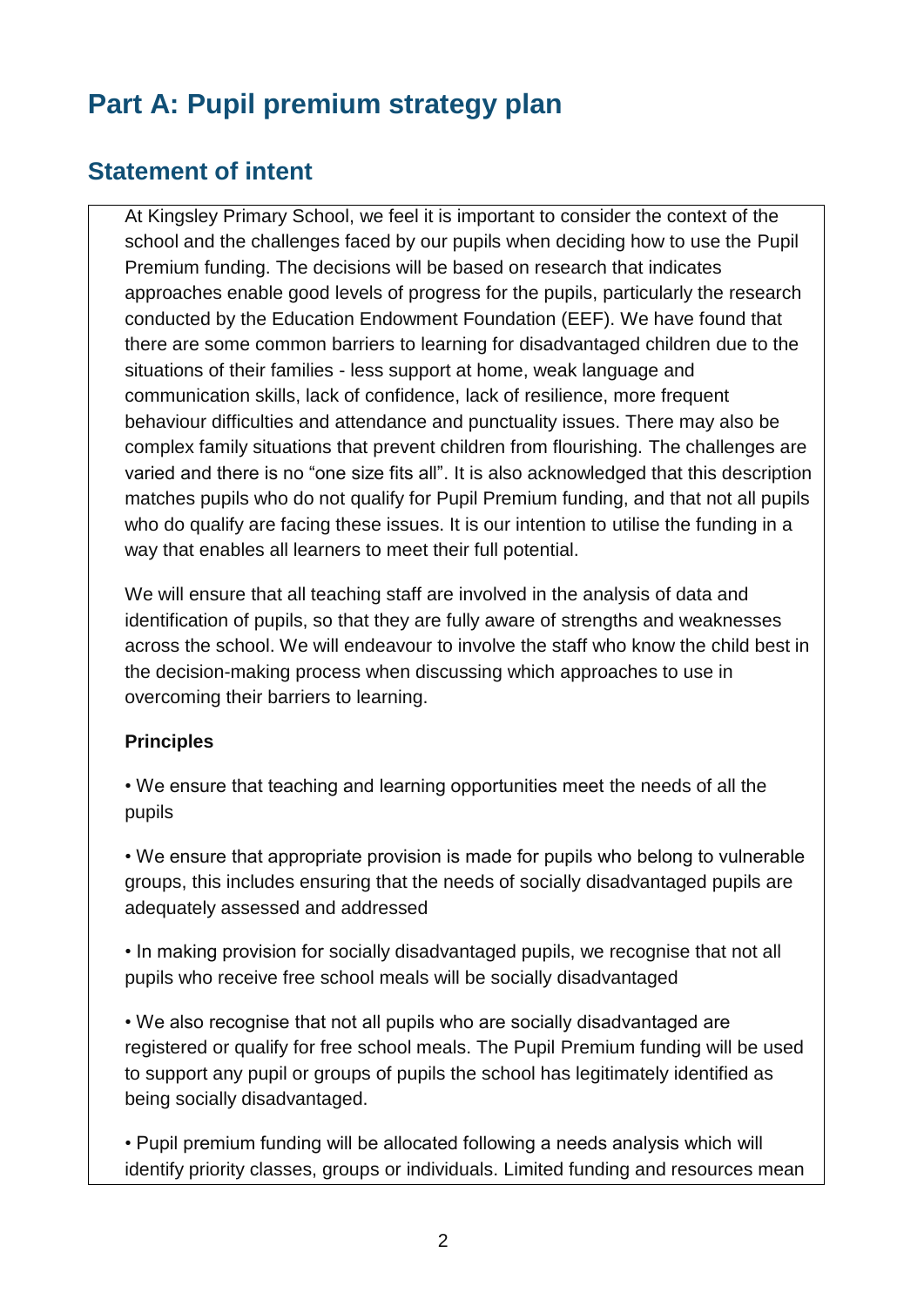that not all children receiving free school meals will be in receipt of pupil premium interventions at one time.

#### **Demography and School Context**

Kingsley Primary is a two-form entry primary school located in Kingsley, Northampton. The map below displays the "Lower Super Output Areas" (LSOAs) which surround the school and they are colour coded according to which national decile they belong to: decile 1 being the most deprived and decile 10 being the least deprived (IMD rankings).



Our catchment area is consistently ranked as within the 30% of areas of most deprivation.

#### **Ultimate Objectives**

- To narrow the attainment gap between disadvantaged and nondisadvantaged pupils.
- For all disadvantaged pupils in school to meet or exceed nationally expected progress rates in order to reach Age Related Expectation by the end of Year 6
- To provide support for the social and emotional development of pupils.
- To create high aspirations in our pupils for themselves

#### **Achieving These Objectives**

The range of provision the school considers making for this group include:

- Use of the National Tutoring Programme
- Staff CPD/new programs to improve teaching and learning
- Emotional support and learning mentoring through a dedicated staff member
- Payment towards the costs of educational visits and residentials
- Providing enrichment opportunities for pupils to use in their learning
- To develop self-image and to instil high aspirations.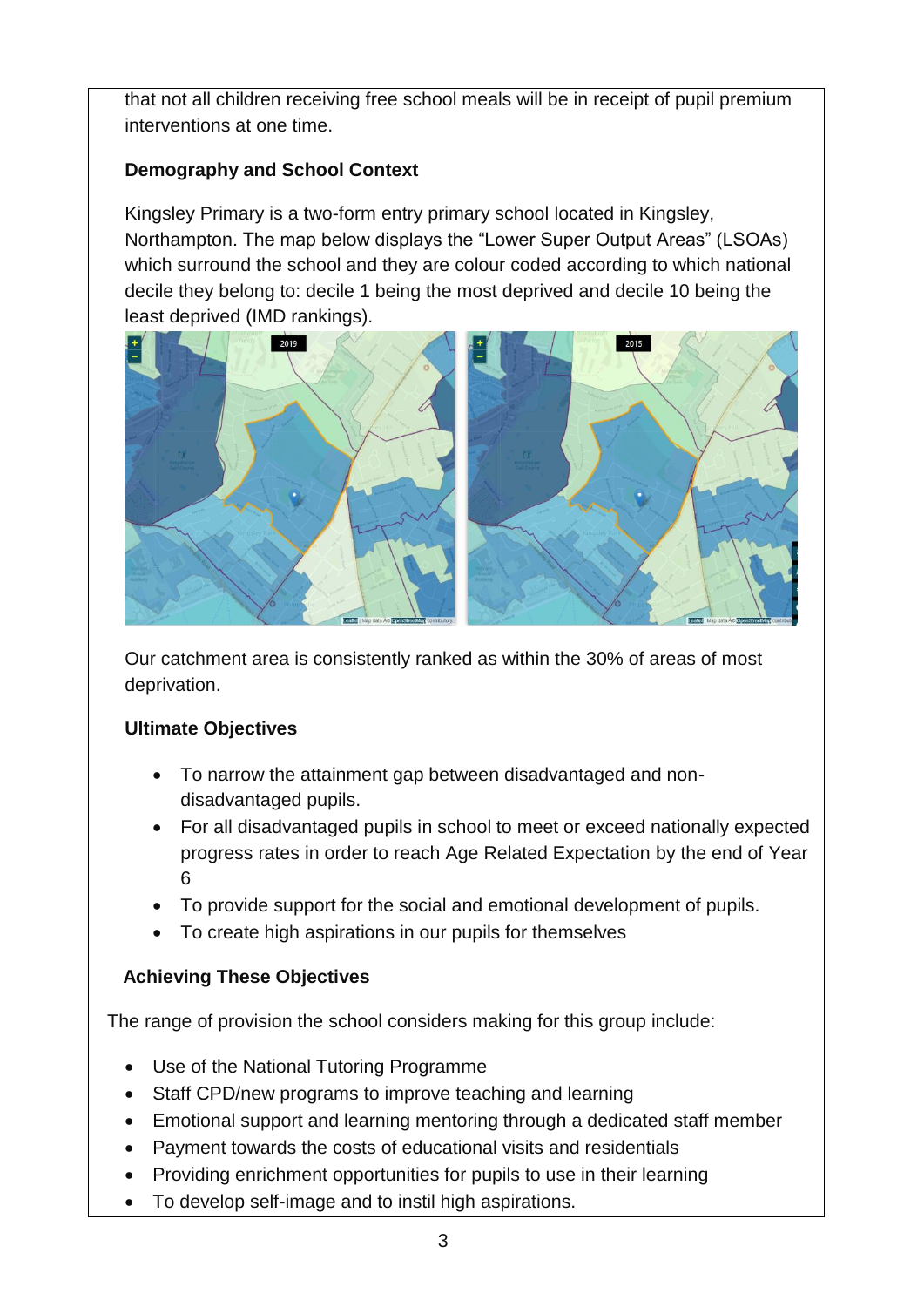• To improve attendance for PP pupils.

This list is not exhaustive and will change according to the needs and support our socially disadvantaged pupils require.

## **Challenges**

This details the key challenges to achievement that we have identified among our disadvantaged pupils.

| <b>Challenge</b><br>number | Detail of challenge                                                                                                                                                                                                                                                                                                                                                                                                                                                                                                                                              |
|----------------------------|------------------------------------------------------------------------------------------------------------------------------------------------------------------------------------------------------------------------------------------------------------------------------------------------------------------------------------------------------------------------------------------------------------------------------------------------------------------------------------------------------------------------------------------------------------------|
|                            | Early understanding of language - 81% of PP eligible pupils enter Reception<br>below the baseline for the Word Reading strand. This has an ongoing impact<br>through their time at school.                                                                                                                                                                                                                                                                                                                                                                       |
| 2                          | Low attainment in Maths.                                                                                                                                                                                                                                                                                                                                                                                                                                                                                                                                         |
| 3                          | High proportion of children eligible for PP funding have ongoing difficulties at<br>home (involvement with Social Services, CIN plans, EHAs, LAC and history of<br>domestic violence, limited support from home) and/or difficulties with resilience<br>and mental health, and therefore require additional support. 55% of<br>pupils/families working with the Family Support/Learning Mentor are PP<br>eligible, compared with 25% of school population being PP eligible.<br>EYFSP Baseline - 0% PP eligible in Self-Regulation and Managing Self<br>strands. |
| 4                          | Low attendance rates for a high number of children eligible for PP funding,<br>including lateness which impacts on learning due to missed/part sessions.<br>92.8% attendance in PP children                                                                                                                                                                                                                                                                                                                                                                      |
| 5                          | Lack of external wider curriculum opportunities. This is reflected in EYFS<br>Baseline data (PP pupils 0% at or above Expected in People, Culture &<br>Communities strand, 44% at or above in The Natural World strand, and 44% at<br>or above in Gross Motor Skills). Pupils from disadvantaged backgrounds are<br>less likely to have aspirational goals for themselves throughout the school.                                                                                                                                                                 |

## **Intended outcomes**

This explains the outcomes we are aiming for **by the end of our current strategy plan**, and how we will measure whether they have been achieved.

| <b>Intended outcome</b>                                                                                                                                                                                                              | <b>Success criteria</b>                                                                                                                                                                   |
|--------------------------------------------------------------------------------------------------------------------------------------------------------------------------------------------------------------------------------------|-------------------------------------------------------------------------------------------------------------------------------------------------------------------------------------------|
| To improve Maths across the school using<br>Power Maths, which will impact upon more<br>PP pupils achieving ARE in Maths at the<br>end of the year. To achieve the target of<br>61% of PP pupils achieving ARE or above<br>in Maths. | Rapid progress in Maths for PP pupils<br>across the school, evident in book looks,<br>termly data and learning walks. 61% of<br>PP pupils meeting ARE or above in<br>Maths for July 2022. |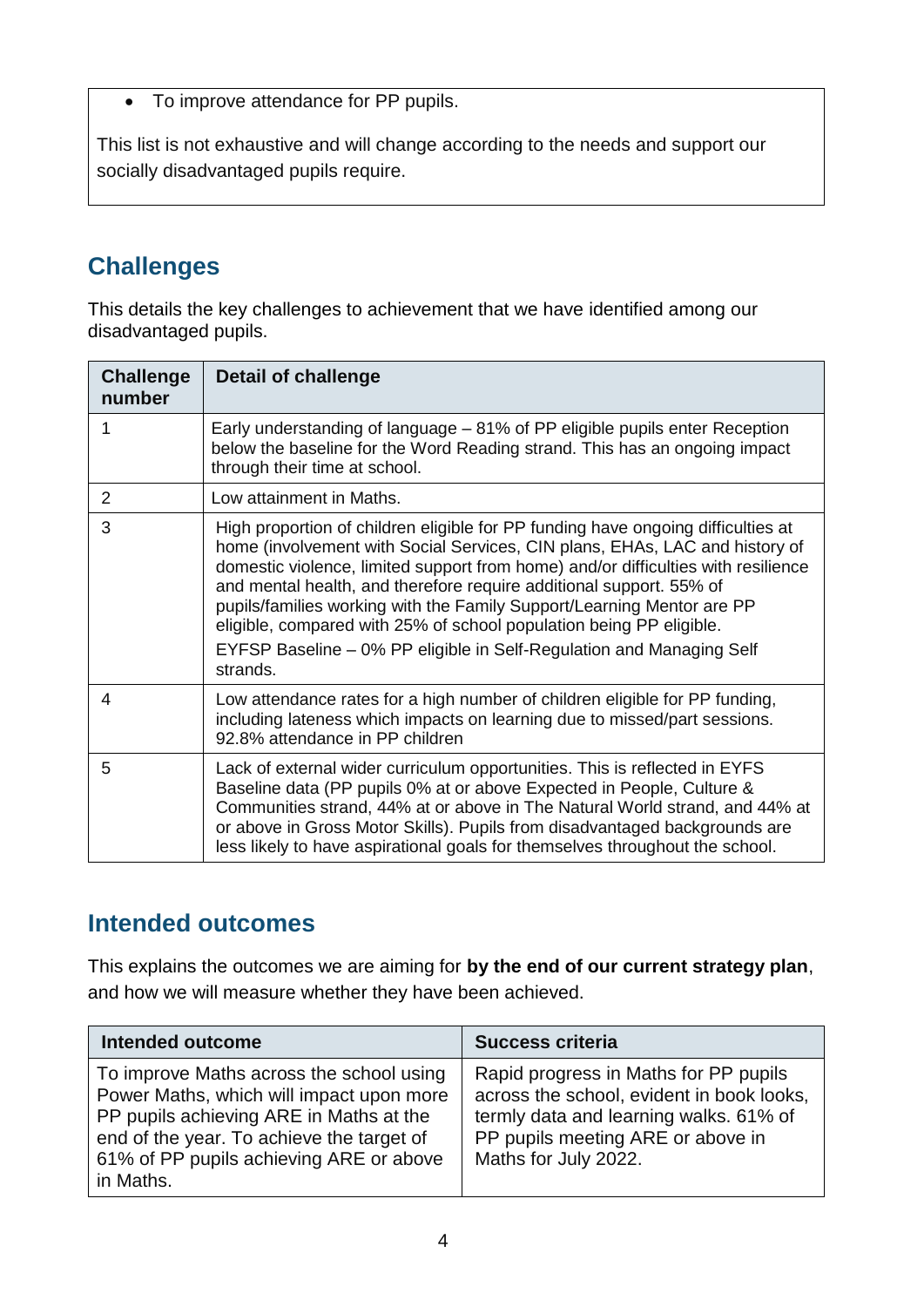| To improve phonics across EYFS and KS1<br>using Read, Write Inc., which will impact upon<br>more PP pupils achieving ARE at the end of<br>the year     | Rapid progress in phonics for PP pupils<br>across EYFS and KS1, evident in learning<br>walks and data.                                                                                                                        |
|--------------------------------------------------------------------------------------------------------------------------------------------------------|-------------------------------------------------------------------------------------------------------------------------------------------------------------------------------------------------------------------------------|
| Continued improvement in learning attitudes<br>and behaviour of targeted PP children and<br>continued engagement of families.                          | Data demonstrates that PP children with<br>SEMH issues have made good progress<br>due to appropriate interventions.<br>Interventions established and targeted PP<br>pupils who are in need.                                   |
| To develop the whole child, building resilience<br>and self-esteem and an ability to thrive in the<br>world around them, whatever the<br>circumstances | Maths results improve to close the gap<br>between PP and non-PP, particularly in<br>reasoning assessments.<br>Learning disrupted by fewer behaviour<br>incidents.<br>Pupil voice will show pupils have higher<br>aspirations. |
| To improve attendance so it is in line with<br>National averages or higher.                                                                            | Attendance of PP pupils in line with National<br>average                                                                                                                                                                      |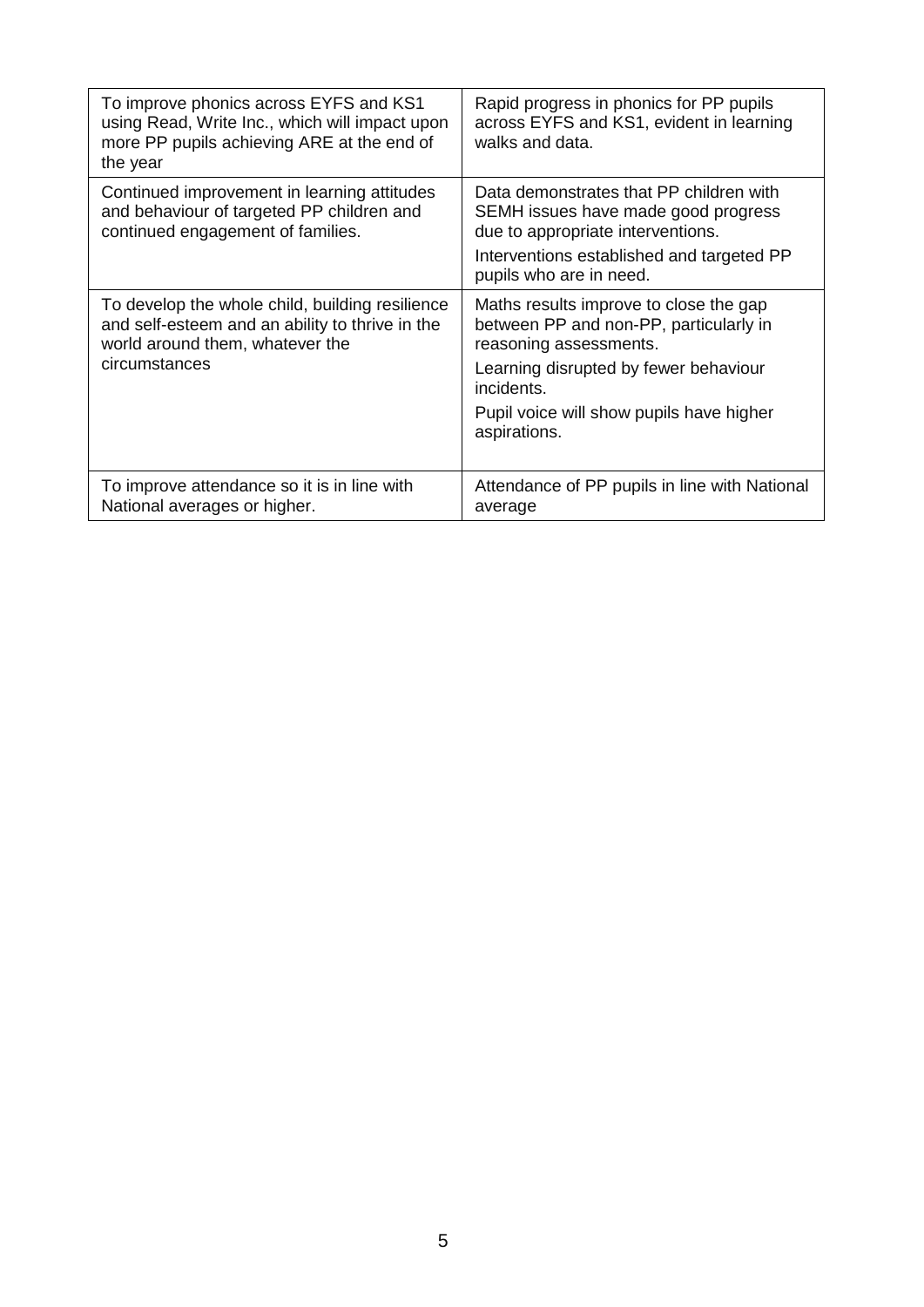Activity in this academic year

This details how we intend to spend our pupil premium (and recovery premium funding) **this academic year** to address the challenges listed above.

## **Teaching (for example, CPD, recruitment and retention)**

Budgeted cost: £ *£20,000*

| <b>Activity</b>                                                                                                                          | <b>Evidence that supports this</b><br>approach                                                                                                                                                                                                                                                                                                                                                                                                                                                   | <b>Challenge</b><br>number(s)<br>addressed |
|------------------------------------------------------------------------------------------------------------------------------------------|--------------------------------------------------------------------------------------------------------------------------------------------------------------------------------------------------------------------------------------------------------------------------------------------------------------------------------------------------------------------------------------------------------------------------------------------------------------------------------------------------|--------------------------------------------|
| Ensure high-quality<br>teaching of phonics<br>across EYFS and<br>KS <sub>1</sub><br>All staff to receive<br>Read, Write Inc.<br>training | Extensive research explains that<br>Phonics is an important component<br>in the development of early reading<br>skills, particularly for children from<br>disadvantaged backgrounds. The<br><b>EEF Toolkit states that the effective</b><br>use of high-quality teaching of<br>Phonics has a high impact for very<br>low cost.<br>Introduction of R, W, I across the<br>school to support accelerated<br>progress for Pupil Premium pupils in<br>Phonics and Reading.<br>EEF research: +4 months | $\mathbf 1$                                |
| <b>Whole School</b><br>implementation of<br><b>Power Maths</b>                                                                           | Pearson states that Power Maths is<br>a maths mastery programme that is<br>"built around a child-centred lesson<br>design that models and embeds a<br>growth mindset approach to maths<br>and focuses on helping all children<br>to build a deep understanding of<br>maths concepts."<br>The EEF Toolkit suggests that<br>"Mastery learning has been used<br>successfully across the curriculum<br>but particularly for reading,<br>mathematics and science.<br>EEF research: +6 months          | $\overline{2}$                             |

### **Targeted academic support (for example, tutoring, one-to-one support structured interventions)**

Budgeted cost: £ *[insert amount]*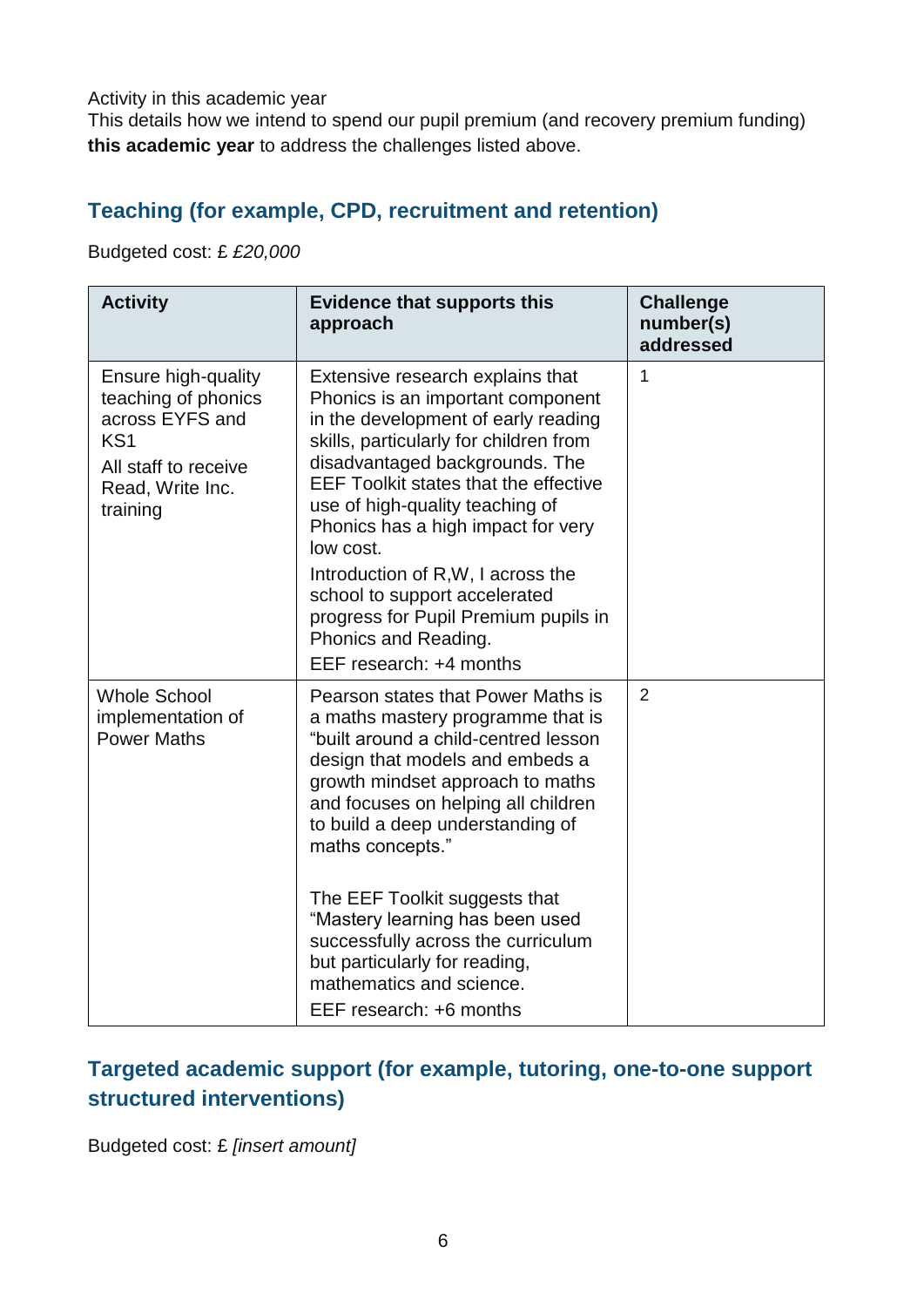| <b>Activity</b>                                                                                                                                                                                                                                                                                                       | <b>Evidence that supports this</b><br>approach                                                                                                                                                    | <b>Challenge</b><br>number(s)<br>addressed |
|-----------------------------------------------------------------------------------------------------------------------------------------------------------------------------------------------------------------------------------------------------------------------------------------------------------------------|---------------------------------------------------------------------------------------------------------------------------------------------------------------------------------------------------|--------------------------------------------|
| PIXL tests completed<br>following data calendar<br>in all KS1 & 2 classes.<br>The results will then be<br>used to implement PiXL<br><b>Assessment &amp; Question</b><br>Level Analysis<br>throughout KS1 & 2.<br>Teachers will then<br>identify key marginal<br>groups and ensure<br>interventions are<br>established | The EEF Toolkit shows that small group<br>tuition is effective. It has an impact<br>because pupils in smaller groups<br>receive greater feedback from the adult.<br>EEF research: +4 months       | $\overline{2}$                             |
| Phonics interventions to<br>be identified for pupils<br>not on track.<br>Key marginal groups to<br>be created from<br>phonics assessments                                                                                                                                                                             | The EEF Toolkit shows that small group<br>tuition is effective. It has an impact<br>because pupils in smaller groups<br>receive greater feedback from the adult.<br>EEF research: +4 months       | 1                                          |
| Tutoring for identified<br>learners.                                                                                                                                                                                                                                                                                  | The EEF Toolkit shows that small group<br>tuition is effective. It has an impact<br>because pupils in smaller groups<br>receive greater feedback from the adult.<br>EEF research: +4 months       | 1, 2                                       |
| Technology for<br>individual children to<br>access learning at<br>home                                                                                                                                                                                                                                                | The EEF Toolkit shows that home<br>learning is beneficial to pupils and<br>we know that disadvantaged pupils<br>often lack the equipment to complete<br>home learning.<br>EEF research: +5 months | 1, 2                                       |
| Technology to enable<br>pupil with visual<br>impairment to access<br>learning more easily                                                                                                                                                                                                                             |                                                                                                                                                                                                   | 1, 2                                       |

## **Wider strategies (for example, related to attendance, behaviour, wellbeing)**

| <b>Activity</b>                 | <b>Evidence that supports this</b><br>approach                                                                        | <b>Challenge</b><br>number(s)<br>addressed |
|---------------------------------|-----------------------------------------------------------------------------------------------------------------------|--------------------------------------------|
| <b>Family Support</b><br>Worker | The EEF Toolkit shows that<br>improving pupils' self-regulation and<br>meta-cognition can offer 7 months<br>progress. | 3, 4                                       |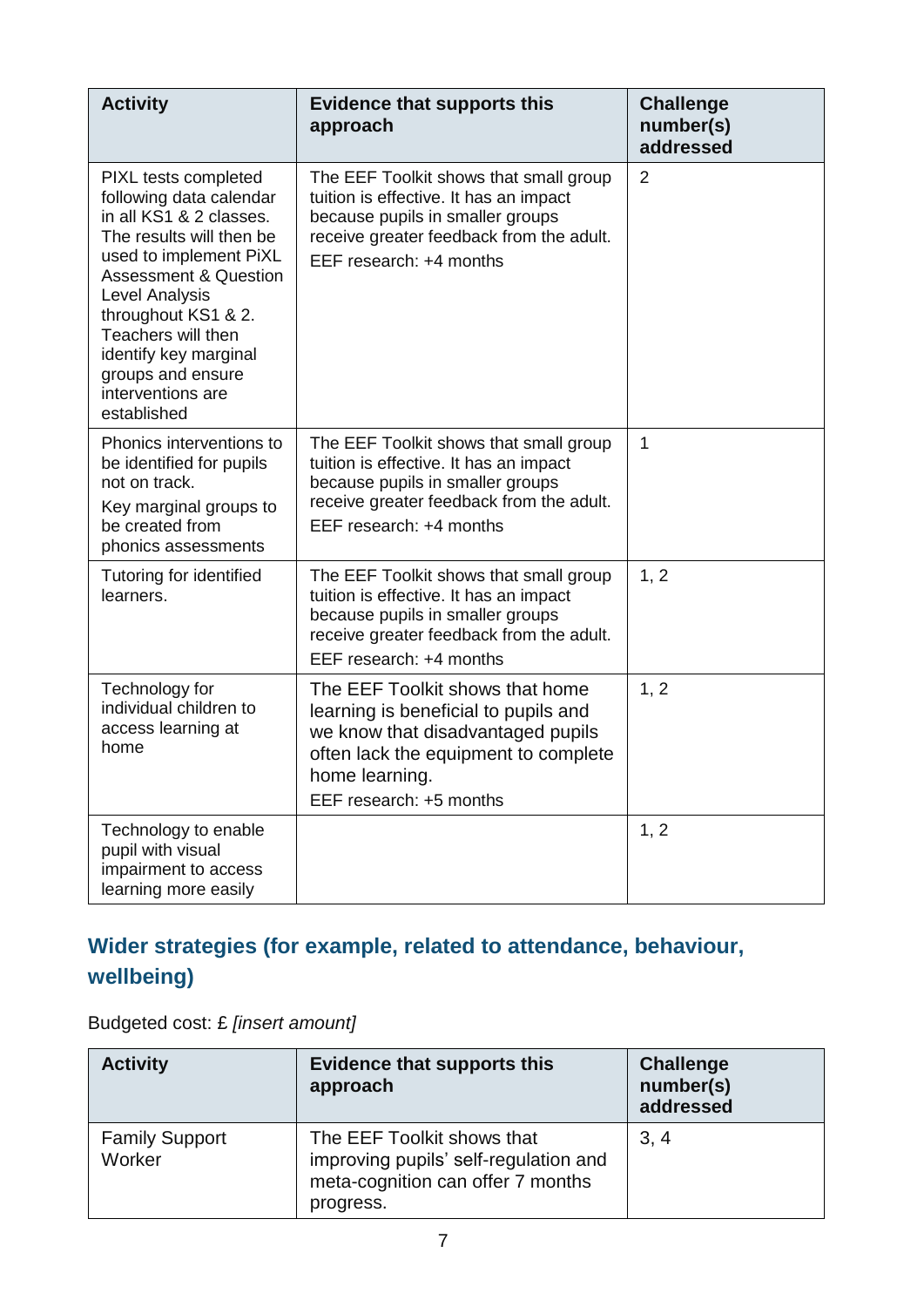| <b>Assistant Head to</b><br>monitor the<br>attendance of pupils<br>and follow up issues<br>promptly                                          | To improve the attendance of our PP<br>pupils will allow the interventions to<br>improve their learning to take place.                                                                                                                                                                                                                                                                                        | 4, 5       |
|----------------------------------------------------------------------------------------------------------------------------------------------|---------------------------------------------------------------------------------------------------------------------------------------------------------------------------------------------------------------------------------------------------------------------------------------------------------------------------------------------------------------------------------------------------------------|------------|
| Artist in Residence to<br>work with selected<br>pupils 1 morning a<br>week to develop<br>artistic/practical<br>projects - all year<br>groups | The EEF Toolkit states that Arts<br>participation approaches can have a<br>positive impact on academic<br>outcomes in other areas of the<br>curriculum for all children including<br>those eligible for the pupil premium.<br>In addition to this, it also highlights<br>"wider benefits such as more positive<br>attitudes to learning and increased<br>well-being have also consistently<br>been reported". | 4, 5       |
| A range of wider-<br>curriculum experiences<br>to broaden pupils' life<br>experiences.<br>Pantomime -<br>£1099                               | Without wider experiences, pupils<br>experience lower aspirations and<br>experience greater barriers when<br>bringing their own experiences into<br>their work. In order to make<br>connections with their learning to<br>other aspects of their lives, pupils<br>need to be exposed to a wide range<br>of cultural and educational<br>encounters.                                                            | 1, 3, 4, 5 |
|                                                                                                                                              | The EEF Toolkit states that Arts<br>participation approaches can have a<br>positive impact on academic<br>outcomes in other areas of the<br>curriculum for all children including<br>those eligible for the pupil premium.<br>In addition to this, it also highlights<br>"wider benefits such as more positive<br>attitudes to learning and increased<br>well-being have also consistently<br>been reported". |            |
|                                                                                                                                              | The EEF Toolkit suggests that "The<br>impact of collaborative approaches<br>on learning is consistently positive,<br>with pupils making an additional<br>5 months' progress, on average, over<br>the course of an academic year."                                                                                                                                                                             |            |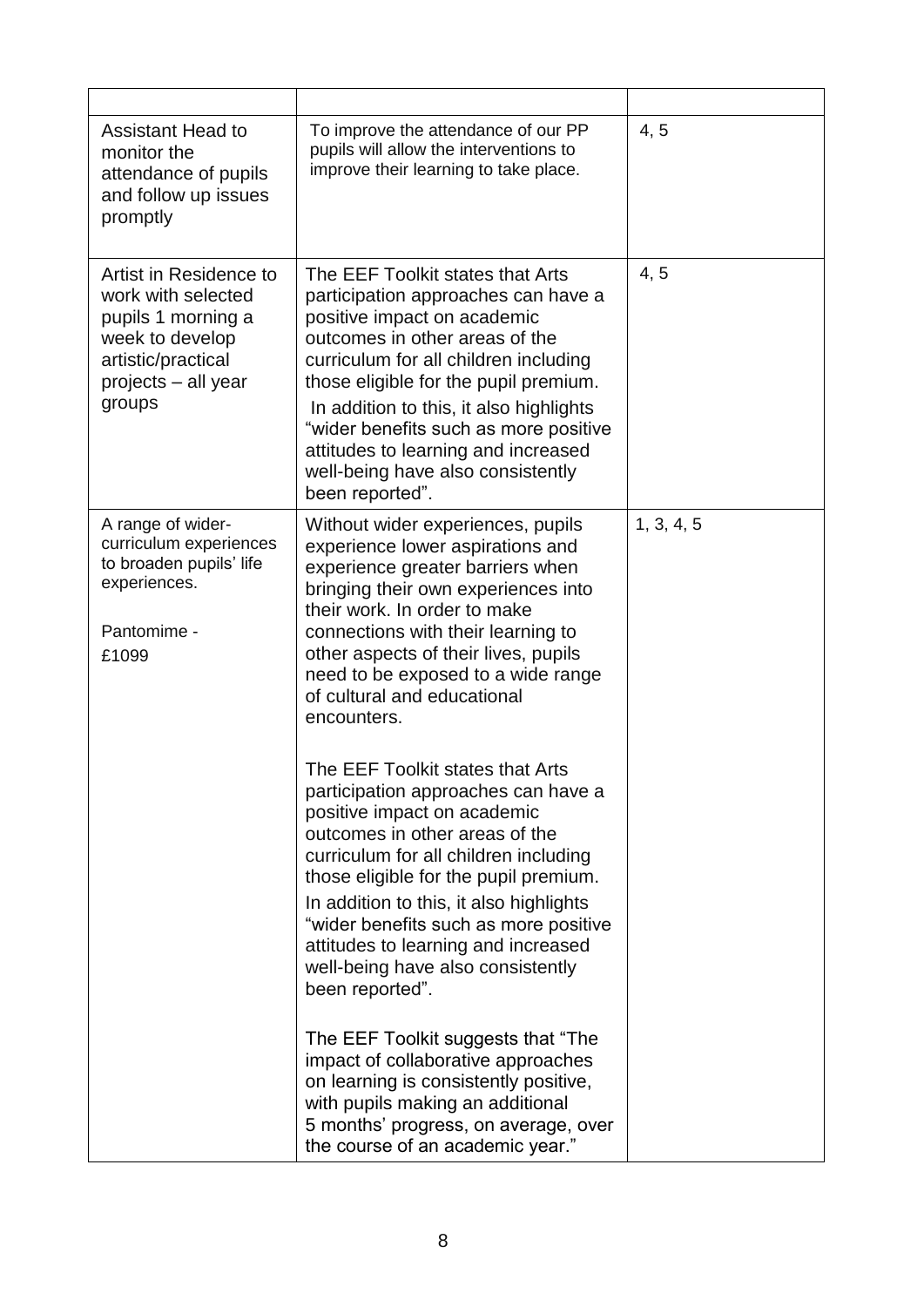**Total budgeted cost: £** *[insert sum of 3 amounts stated above]*